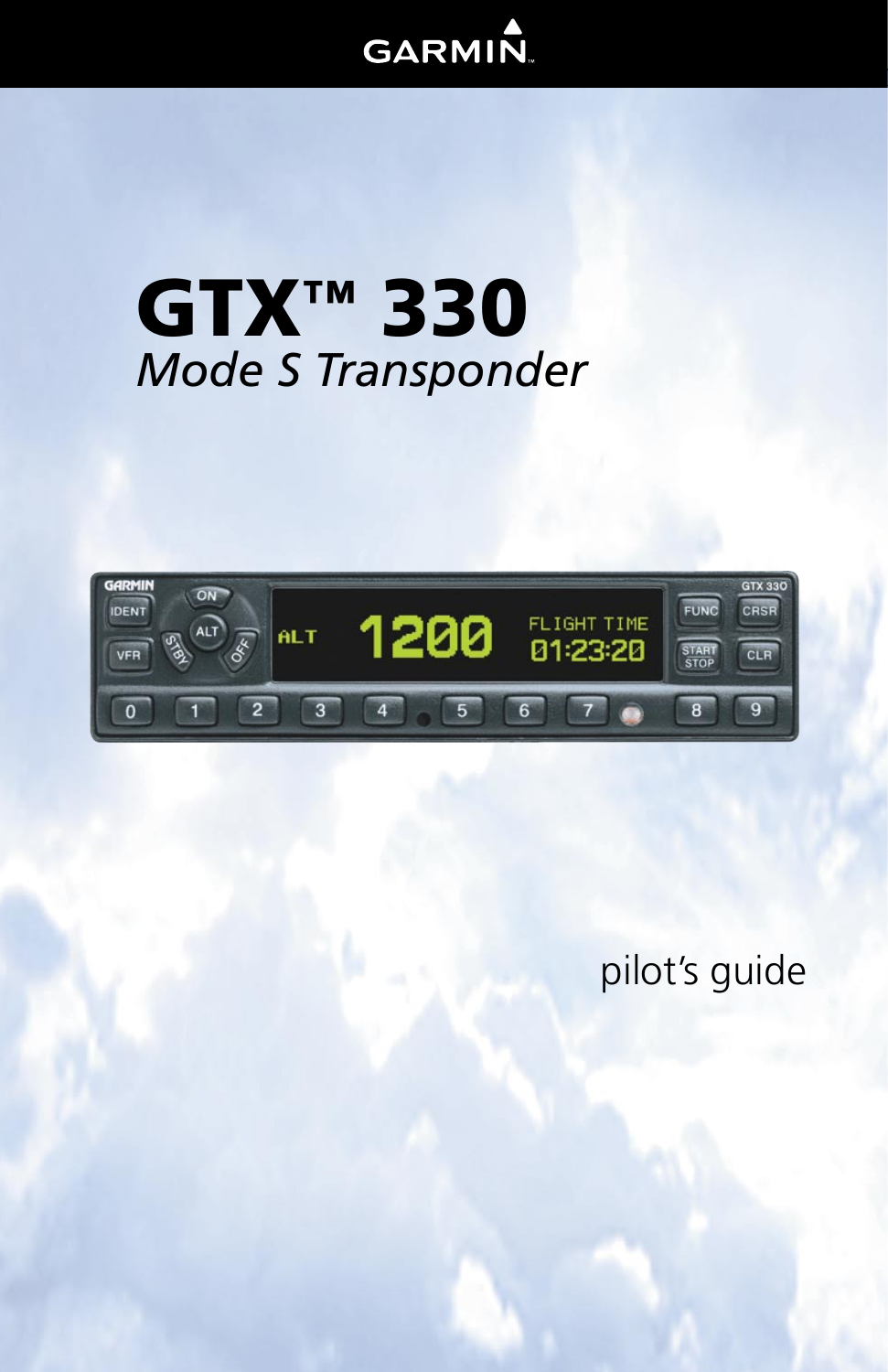© Copyright 2002, 2007 Garmin Ltd. or its subsidiaries All Rights Reserved

Except as expressly provided herein, no part of this manual may be reproduced, copied, transmitted, disseminated, downloaded or stored in any storage medium, for any purpose without the express prior written consent of Garmin. Garmin hereby grants permission to download a single copy of this manual and of any revision to this manual onto a hard drive or other electronic storage medium to be viewed and to print one copy of this manual or of any revision hereto, provided that such electronic or printed copy of this manual or revision must contain the complete text of this copyright notice and provided further that any unauthorized commercial distribution of this manual or any revision hereto is strictly prohibited.

This manual is written for software version 4.06 or later, and is not suitable for earlier software versions. Some differences in operation may be observed when comparing the information in this manual to earlier or later software versions.

# Software License Agreement

BY USING THE GTX 330, YOU AGREE TO BE BOUND BY THE TERMS AND CONDITIONS OF THE FOLLOWING SOFTWARE LICENSE AGREEMENT. PLEASE READ THIS AGREE-MENT CAREFULLY.

Garmin grants you a limited license to use the software embedded in this device (the "Software") in binary executable form in the normal operation of the product. Title, ownership rights and intellectual property rights in and to the Software remain in Garmin.

You acknowledge that the Software is the property of Garmin and is protected under the United States of America copyright laws and international copyright treaties. You further acknowledge that the structure, organization and code of the Software are valuable trade secrets of Garmin and that the Software in source code form remains a valuable trade secret of Garmin. You agree not to decompile, disassemble, modify, reverse assemble, reverse engineer or reduce to human readable form the Software or any part thereof or create any derivative works based on the Software. You agree not to export or re-export the Software to any country in violation of the export control laws of the United States of America.



**CAUTION:** The GTX 330 should be turned off before starting or shutting down aircraft engine(s).



**NOTE:** The GTX 330D Diversity Mode S Transponder requires top and bottom mounted antennas.



**NOTE:** Contact a Garmin dealer for software updates.

January 2007 Part Number 190-00207-00 Rev. D Printed in USA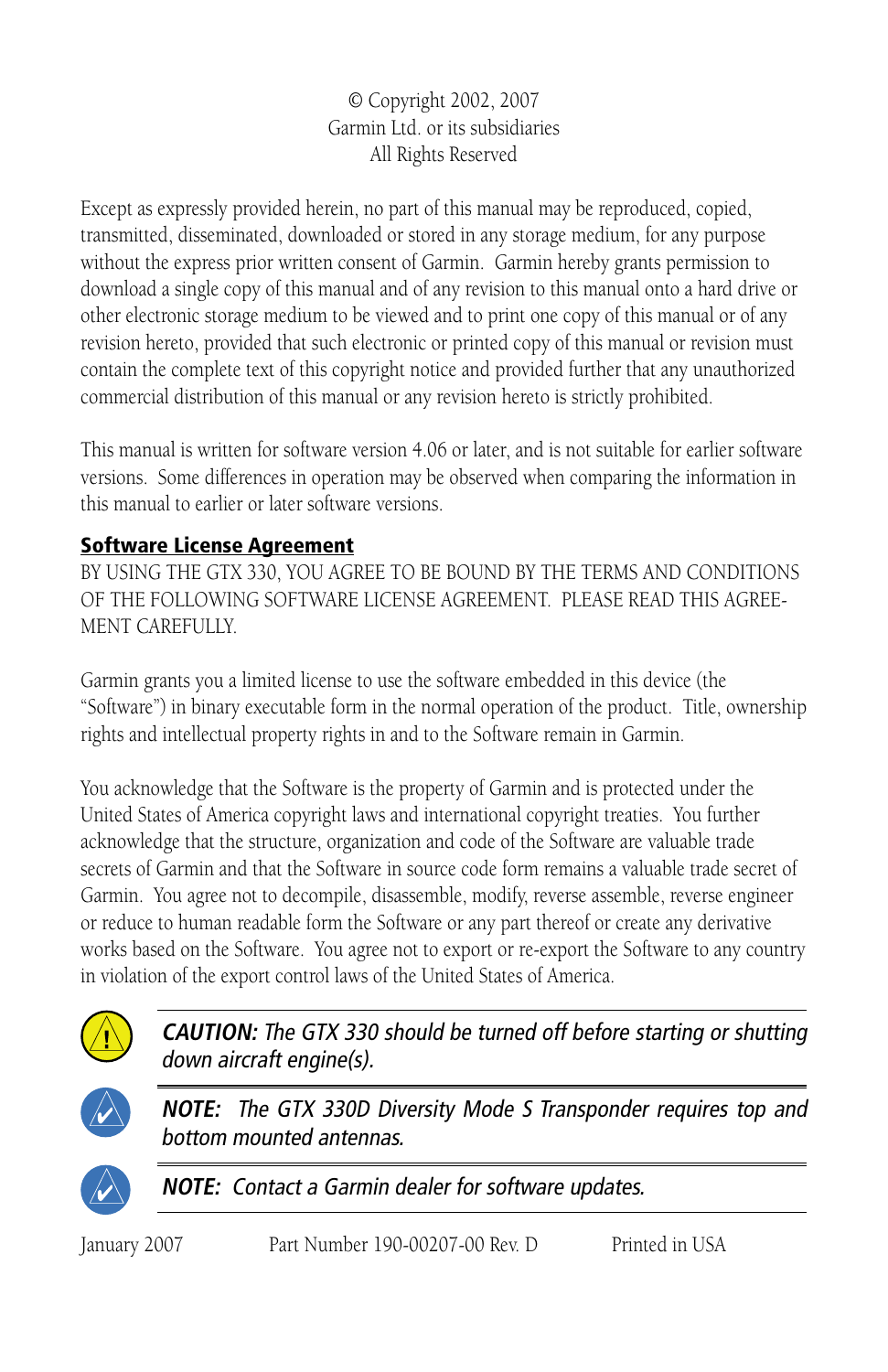#### Limited Warranty

This Garmin product is warranted to be free from defects in materials or workmanship for two years from the date of purchase. Within this period, Garmin will at its sole option, repair or replace any components that fail in normal use. Such repairs or replacement will be made at no charge to the customer for parts or labor, provided that the customer shall be responsible for any transportation cost. This warranty does not cover failures due to abuse, misuse, accident or unauthorized alteration or repairs.

THE WARRANTIES AND REMEDIES CONTAINED HEREIN ARE EXCLUSIVE AND IN LIEU OF ALL OTHER WARRANTIES EXPRESS OR IMPLIED OR STATUTORY, INCLUDING ANY LIABILITY ARISING UNDER ANY WARRANTY OF MERCHANTABILITY OR FITNESS FOR A PARTICULAR PURPOSE, STATUTORY OR OTHERWISE. THIS WARRANTY GIVES YOU SPECIFIC LEGAL RIGHTS, WHICH MAY VARY FROM STATE TO STATE.

IN NO EVENT SHALL GARMIN BE LIABLE FOR ANY INCIDENTAL, SPECIAL, INDIRECT OR CONSEQUENTIAL DAMAGES, WHETHER RESULTING FROM THE USE, MISUSE, OR INABILITY TO USE THIS PRODUCT OR FROM DEFECTS IN THE PRODUCT. Some states do not allow the exclusion of incidental or consequential damages, so the above limitations may not apply to you.

Garmin retains the exclusive right to repair or replace the unit or software or offer a full refund of the purchase price at its sole discretion. SUCH REMEDY SHALL BE YOUR SOLE AND EXCLUSIVE REMEDY FOR ANY BREACH OF WARRANTY.

To obtain warranty service, contact your local Garmin Authorized Service Center. For assistance in locating a Service Center near you, call Garmin Customer Service at one of the numbers shown below.

| Garmin International, Inc.   |              | Garmin (Europe) Ltd.                      |                 |
|------------------------------|--------------|-------------------------------------------|-----------------|
| 1200 East 151st Street       |              | Unit 5, The Quadrangle, Abbey Park        |                 |
| Olathe, Kansas 66062, U.S.A. |              | Industrial Estate, Romsey, SO51 9DL, U.K. |                 |
| Phone:                       | 913/397.8200 | Phone:                                    | 44/0870.8501241 |
| $FAX^T$                      | 913/397.8282 | $FAX^*$                                   | 44/0870.8501251 |
|                              |              |                                           |                 |



**NOTE:** The GTX 330D owner accepts all responsibility for obtaining the proper licensing before using the transponder.

**NOTE:** The coverage you can expect from the GTX 330 is limited to "line of sight". Low altitude or aircraft antenna shielding by the aircraft itself may result in reduced range. Range can be improved by climbing to a higher altitude. It may be possible to minimize antenna shielding by locating the antenna where dead spots are only noticed during abnormal flight attitudes.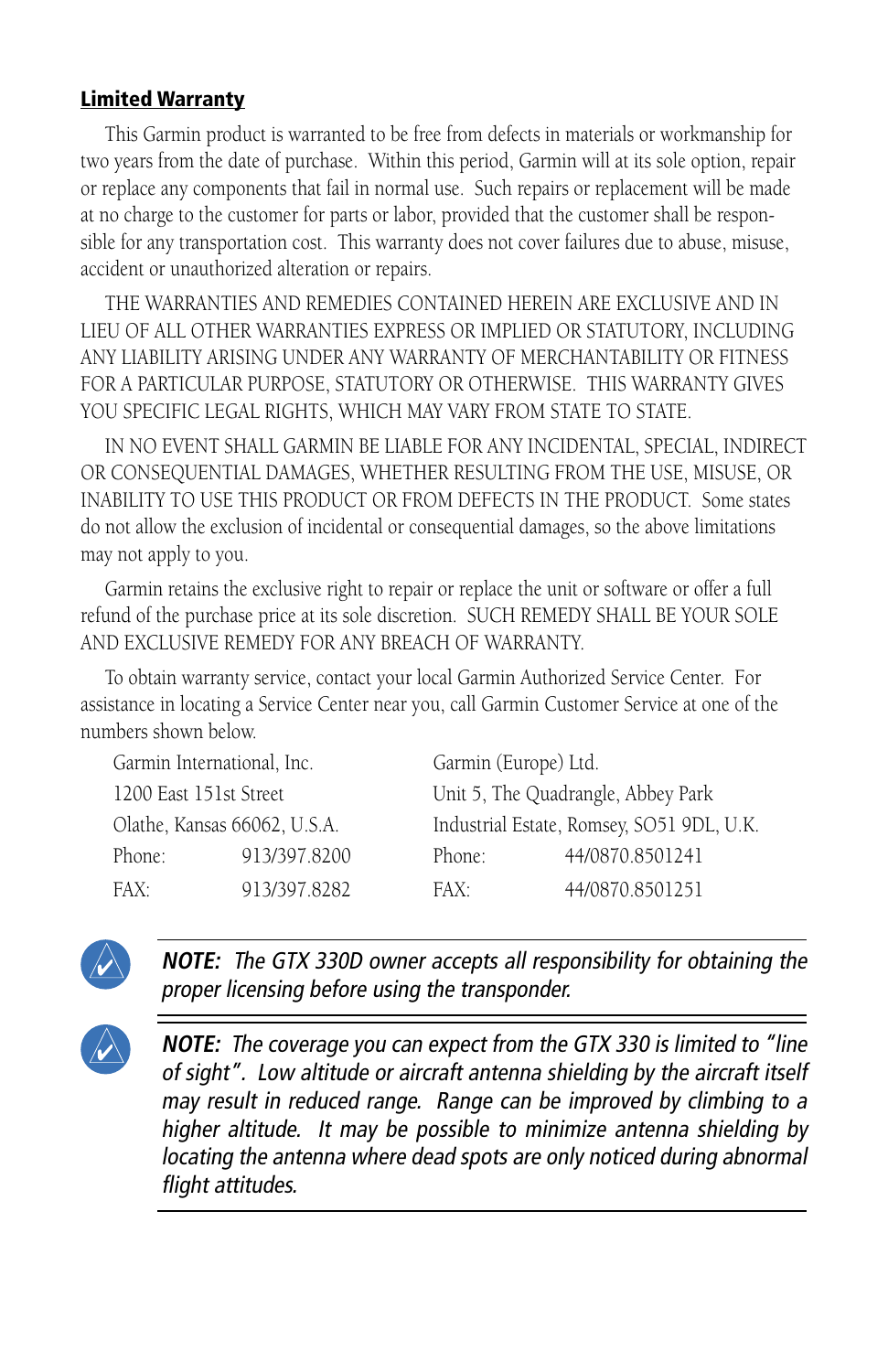

*The GTX 330 transponder is powered on by pressing the STBY, ALT or ON keys, or by a remote avionics master switch (if applicable). After power on, a start-up page is displayed while the unit performs a self test.*

#### Mode Selection Keys

OFF — Powers off the GTX 330. Pressing STBY, ON or ALT key powers on the transponder displaying the last active identification code.

 $STBY$   $\rightarrow$  Selects the standby mode. When in standby mode, the transponder will not reply to any interrogations.



ON - Selects Mode A. In this mode, the transponder replies to interrogations, as indicated by the Reply Symbol ( $\blacksquare$ ). Replies do not include altitude information.

ALT — Selects Mode A and Mode C. In ALT mode, the transponder replies to identification and altitude interrogations as indicated by the Reply Symbol  $(\mathbb{R})$ . Replies to altitude interrogations include the standard pressure altitude received from an external altitude source, which is not adjusted for barometric pressure. The **ALT** mode may be selected in aircraft not equipped with an optional altitude encoder; however, the reply signal will not include altitude information.

Any time the function ON or ALT is selected the transponder becomes an active part of the Air Traffic Control Radar Beacon System (ATCRBS). The transponder also responds to interrogations from TCAS equipped aircraft.



#### Code Selection

Code selection is done with eight keys  $(0 – 7)$  providing 4,096 active identification codes. Pushing one of these keys begins the code selection sequence. Digits that are not yet entered appear as dashes. The new code is activated when the fourth digit is entered. Pressing the  $CLR$ key moves the cursor back to the previous digit. Pressing the **CLR** key when the cursor is on the first digit of the code, or pressing the **CRSR** key during code entry, removes the cursor and cancels data entry, restoring the previous code. You may press the **CLR** key up to five seconds after code entry is complete to return the cursor to the fourth digit. The numbers 8 and 9 are not used for code entry, only for entering a Count Down time, and contrast and display brightness.

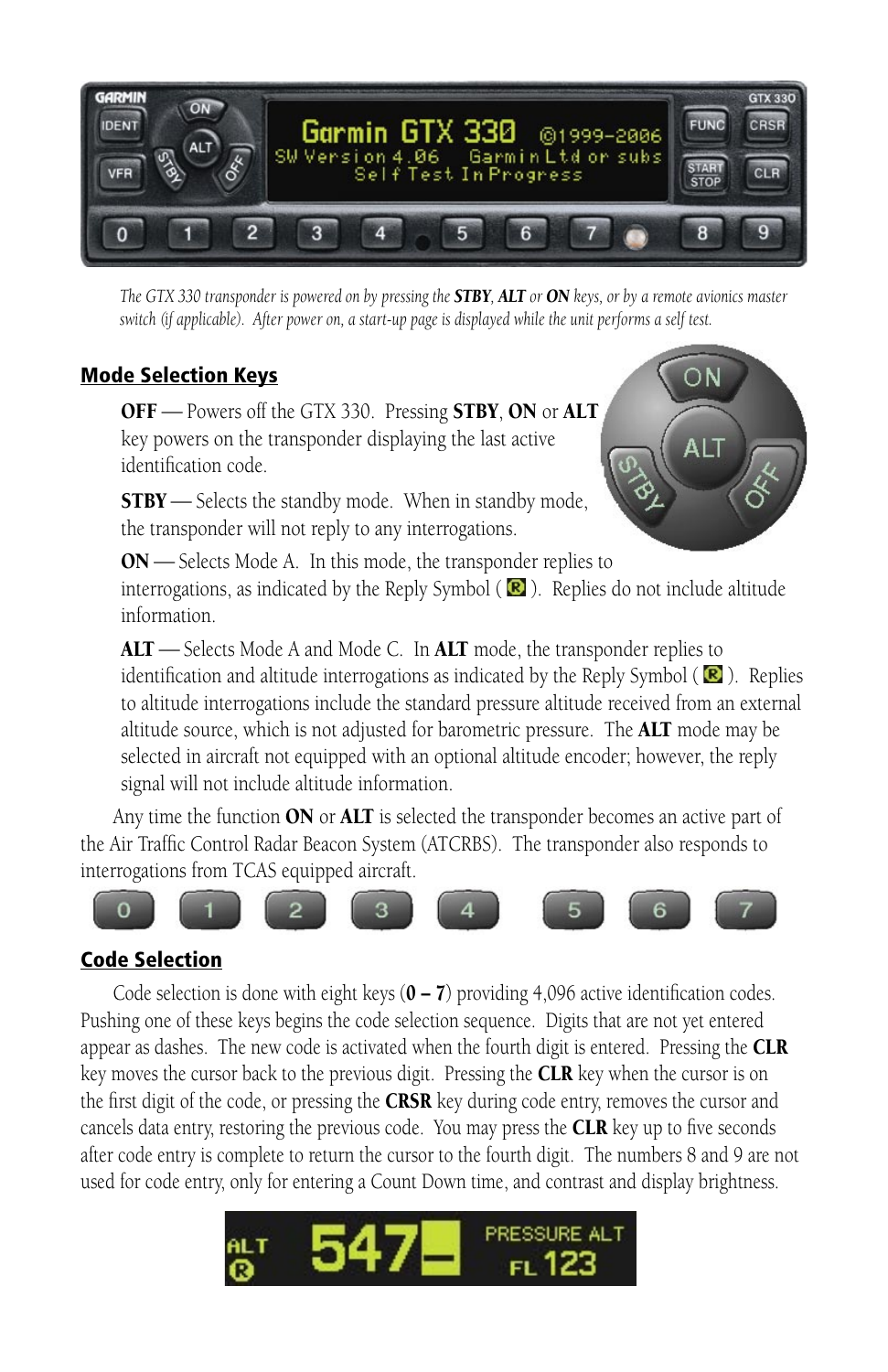## Important Codes:

- 1200— The VFR code for any altitude in the US (Refer to ICAO standards elsewhere)
- 7000- The VFR code commonly used in Europe (Refer to ICAO standards)
- 7500— Hijack code (Aircraft is subject to unlawful interference)
- 7600— Loss of communications
- 7700— Emergency
- 7777— Military interceptor operations (Never squawk this code)
- 0000-Military use

Avoid selecting codes 0000, 7500, and all codes in the 7600-7777 range. These codes trigger special indicators in automated facilities. An aircraft's transponder code is used for ATC tracking purposes, therefore exercise care when making routine code changes!

# Keys for Other GTX 330 Functions



**IDENT**— Pressing the **IDENT** key activates the Special Position Identification (SPI) Pulse for 18 seconds, identifying your transponder return from others on the air traffic controller's screen. The word 'IDENT' will appear in the upper left corner of the display while the IDENT mode is active.



VFR-Sets the transponder code to the pre-programmed VFR code selected during installation configuration (this is set to 1200 at the factory). Pressing the VFR key again restores the previous identification code. If the VFR Key is pressed when disabled (dependent upon installation configuration) a 'VFR Key Disabled' message appears to indicate that no operation took place.



**FUNC**— Changes the page shown on the right side of the display. Display data includes Pressure Altitude, Flight Time, Altitude Monitor, Count Up and Count Down timers. Also displays Outside Air Temperature, Density Altitude, Contrast, and Display (dependent upon installation configuration). **START/STOP**—Starts and stops the Altitude Monitor, Count Up, Count Down and Flight timers.



**CRSR**— Initiates starting time entry for the Count Down timer and cancels transponder code entry.



**CLR**— Resets the Count Up, Count Down and Flight timers. Cancels the previous keypress during code selection and Count Down entry. Returns cursor to the fourth code digit within five seconds after entry.



8 Reduces Contrast and Display Brightness when the respective fields are displayed (dependent upon installation configuration) and enters the number eight into the Count Down timer.



9 Increases Contrast and Display Brightness when the respective fields are displayed (dependent upon installation configuration) and enters the number nine into the Count Down timer.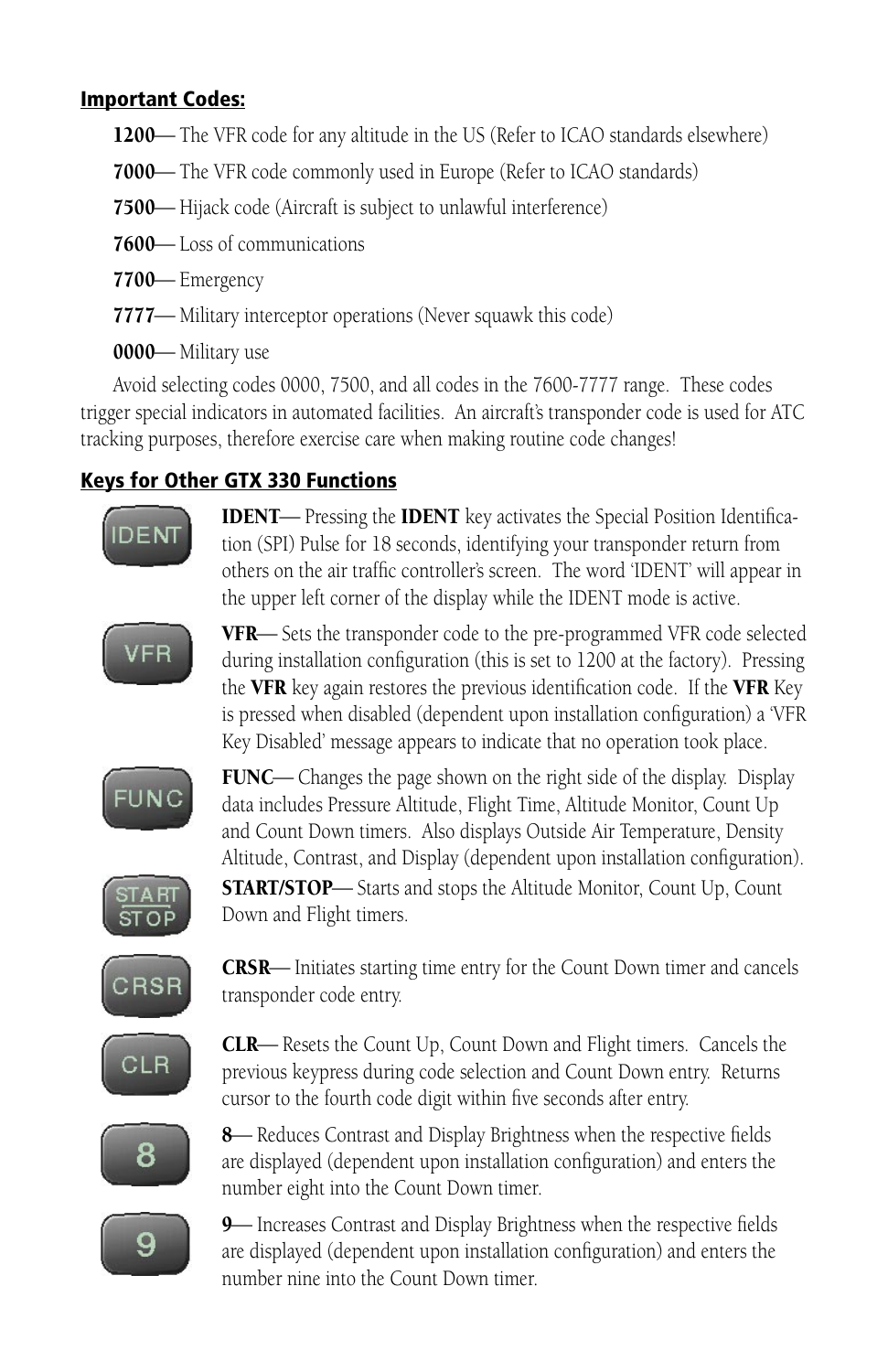## **Function Display**



PRESSURE ALT: Displays the altitude data supplied to the GTX 330 in feet, hundreds of feet (i.e., flight level), or meters (dependent upon installation configuration).



**FLIGHT TIME:** Timer start is configured as either Manual or Automatic. When Manual, displays the Flight Time, controlled by the **START/STOP** and **CLR** keys. When Automatic, the timer begins when take off is sensed.



ALTITUDE MONITOR: Controlled by **START/STOP** key. Activates a voice alarm and warning annunciator when altitude limit is exceeded.



**OAT/DALT:** Displayed when the GTX 330 is configured with temperature input. Displays Outside Air Temperature and Density Altitude.



COUNT UP TIMER: Controlled by START/STOP and CLR keys.



COUNT DOWN TIMER: Controlled by START/STOP, CLR, and CRSR keys. The initial Count Down time is entered with the  $0 - 9$  keys.



CONTRAST: This page is only displayed if manual contrast mode is selected during installation configuration. Contrast is controlled by the 8 and 9 keys.



**DISPLAY:** This page is only displayed if manual backlighting mode is selected during installation configuration. Backlighting is controlled by the 8 and 9 keys.

# Altitude Trend Indicator

When the 'PRESSURE ALT' page is displayed, an arrow may be displayed to the right of the altitude, indicating that the altitude is increasing or decreasing. One of two sizes of arrows may be displayed depending on the vertical speed rate. The sensitivity of these arrows is set by your authorized Garmin Aviation Service Center.

The GTX 330's options are normally set at time of installation. To request any changes of the GTX 330 parameters, contact your authorized Garmin Aviation Service Center.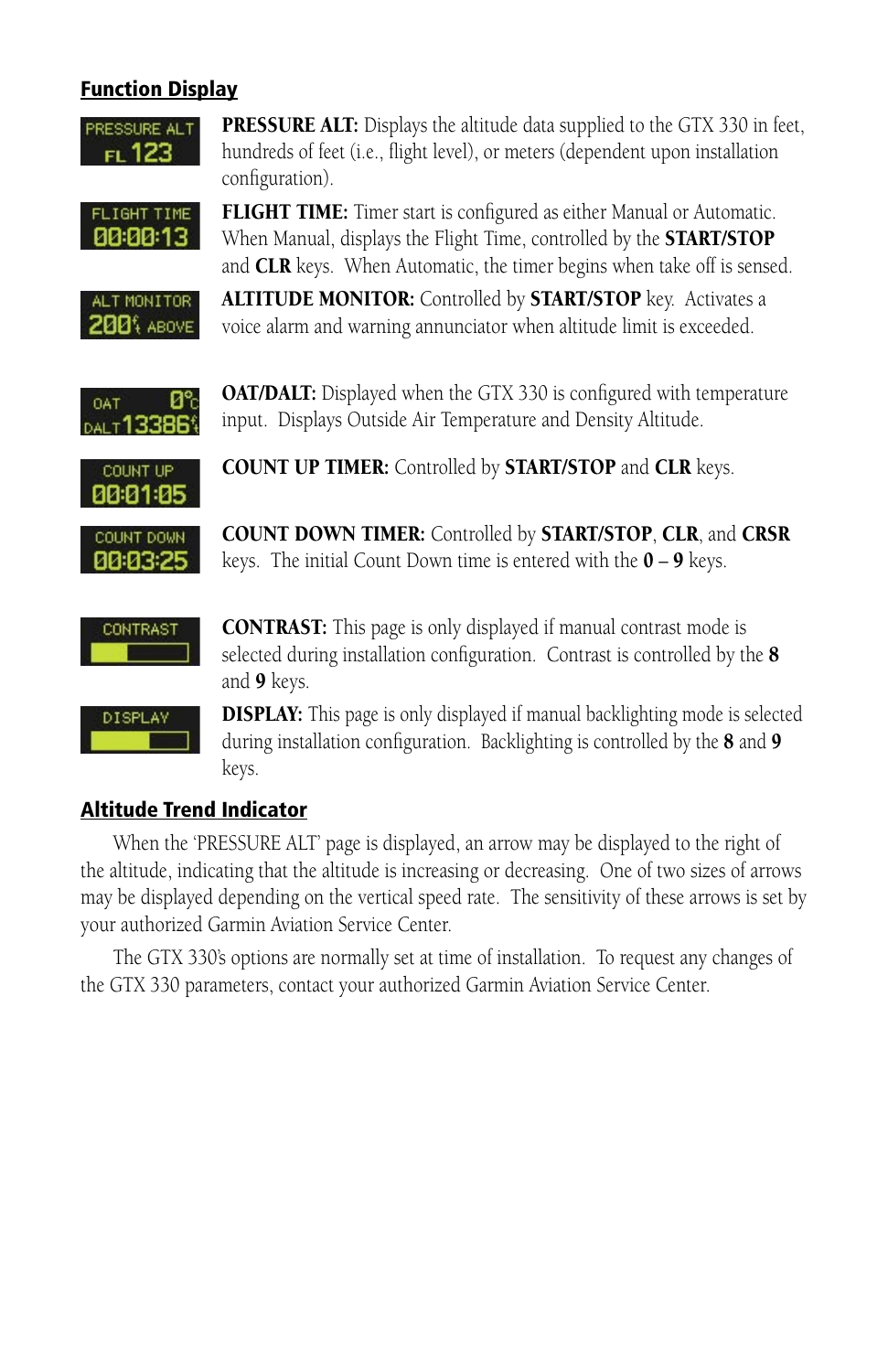#### Timer Operation

#### **To operate the Flight Timer:**

- 1. Press the **FUNC** key until 'FLIGHT TIME' is displayed.
- 2. If the GTX 330 is configured with Automated Airborne Determination, the timer begins automatically when the unit senses that the aircraft has become airborne. The timer may be reset to zero at every take off, continue accumulating time at take off or may be controlled manually.
- 3. If desired, you may press **START/STOP** to pause or restart the timer.
- 4. Press **CLR** to reset the timer to zero.
- 5. If the timer is configured to start automatically it will stop when the Automated Airborne Determination senses that the aircraft is on the ground.

#### **To operate the Count Up timer:**

- 1. Press the **FUNC** key until 'COUNT UP' is displayed.
- 2. If necessary, press **CLR** to reset the Count Up timer to zero.
- 3. Press **START/STOP** to begin count up.
- 4. Press **START/STOP** again to pause the timer.
- 5. Press **CLR** to reset the timer to zero.

#### **To operate the Count Down timer:**

- 1. Press the **FUNC** key until 'COUNT DOWN' is displayed.
- 2. Press **CRSR** and use the **0 9** keys to set the initial time. All digits must be entered (use the 0 key to enter leading zeros).
- 3. Press **START/STOP** to begin count down.
- 4. Press **START/STOP** again to pause the timer.
- 5. When the Count Down timer expires, the 'COUNT DOWN' banner is replaced with a flashing 'EXPIRED', and the time begins counting up.
- 6. Press **CLR** to reset the timer to the initial time value.

#### Automatic ALT/GND Mode Switching

If the GTX 330 is configured for Automated Airborne Determination, normal operation begins when take off is sensed. When the aircraft is on the ground the screen automatically displays GND. The transponder does not respond to ATCRBS interrogations when GND is annunciated. When a delay time is set (dependent upon installation configuration), the GTX 330 waits a specified length of time after landing before changing to GND mode.

#### Failure Annunciation

If the unit detects an internal failure, the screen displays FAIL. When FAIL is annunciated no transponder data is transmitted.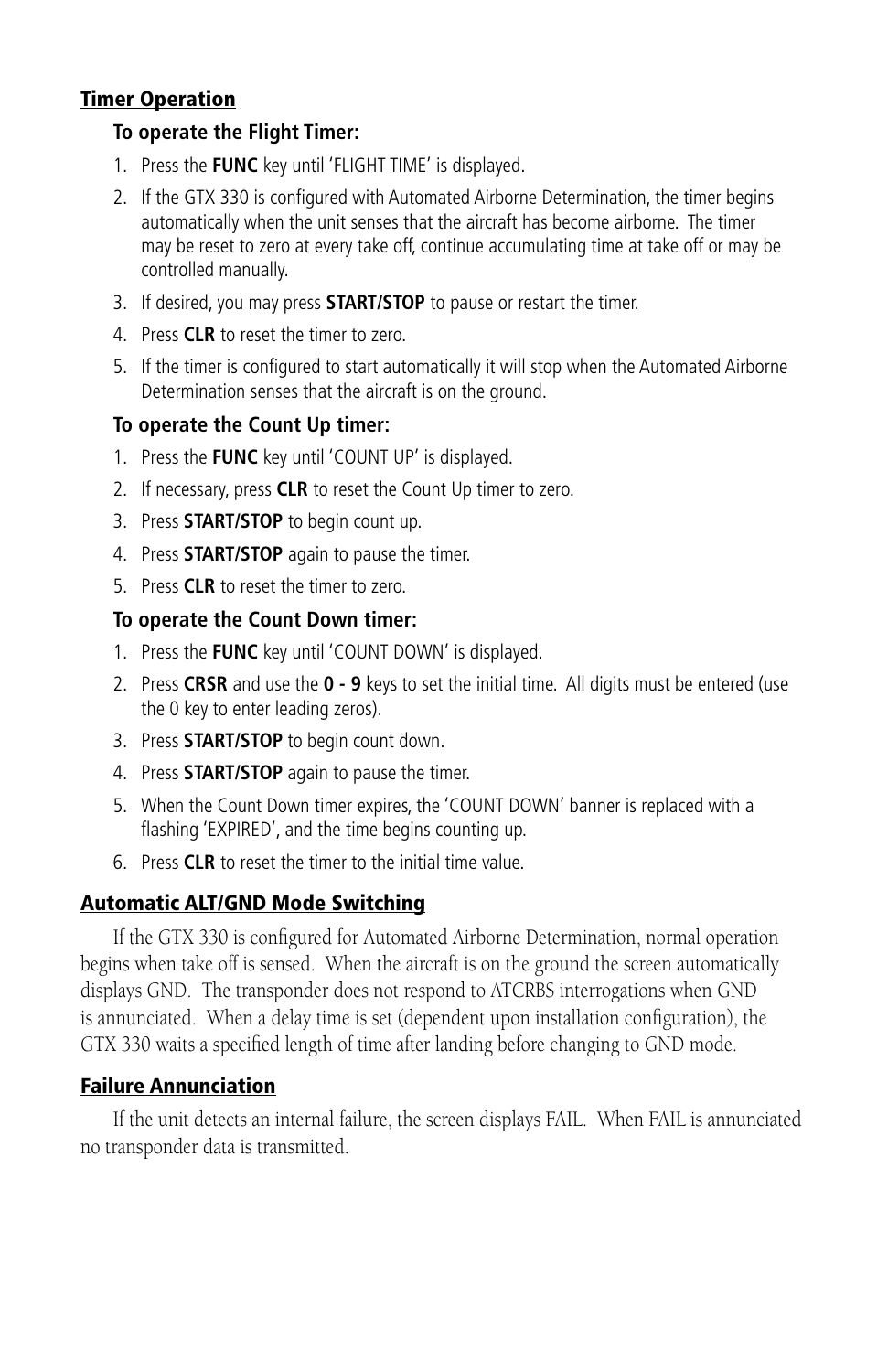#### Mode S Data Transmission

In addition to 4096 code and pressure altitude, the GTX 330 is capable of transmitting aircraft identification, transponder capability and maximum speed range. "Aircraft Identification" is commonly referred to as **FLT ID** (Flight Identification). The GTX 330 may be configured by the installer to allow the flight crew to enter FLT ID for each flight. An example is when air-carrier service requires changing the FLT ID.

The FLT ID may consist of the aircraft registration or a flight number as agreed upon with the local aviation authority. In either case, the **FLT ID** must be the same aircraft identification that appears in the flight plan to correlate the aircraft identification seen on ATC radar with the correct voice call sign for the aircraft. If no flight plan is filed with the aviation authority (as may be permitted by regulations), the FLT ID entered is the aircraft registration marking.

When flight crew entry of the **FLT ID** is not required, the installer configures the system to report the aircraft identification according to local aviation requirements. In this configuration, alteration of the FLT ID by the flight crew is not possible.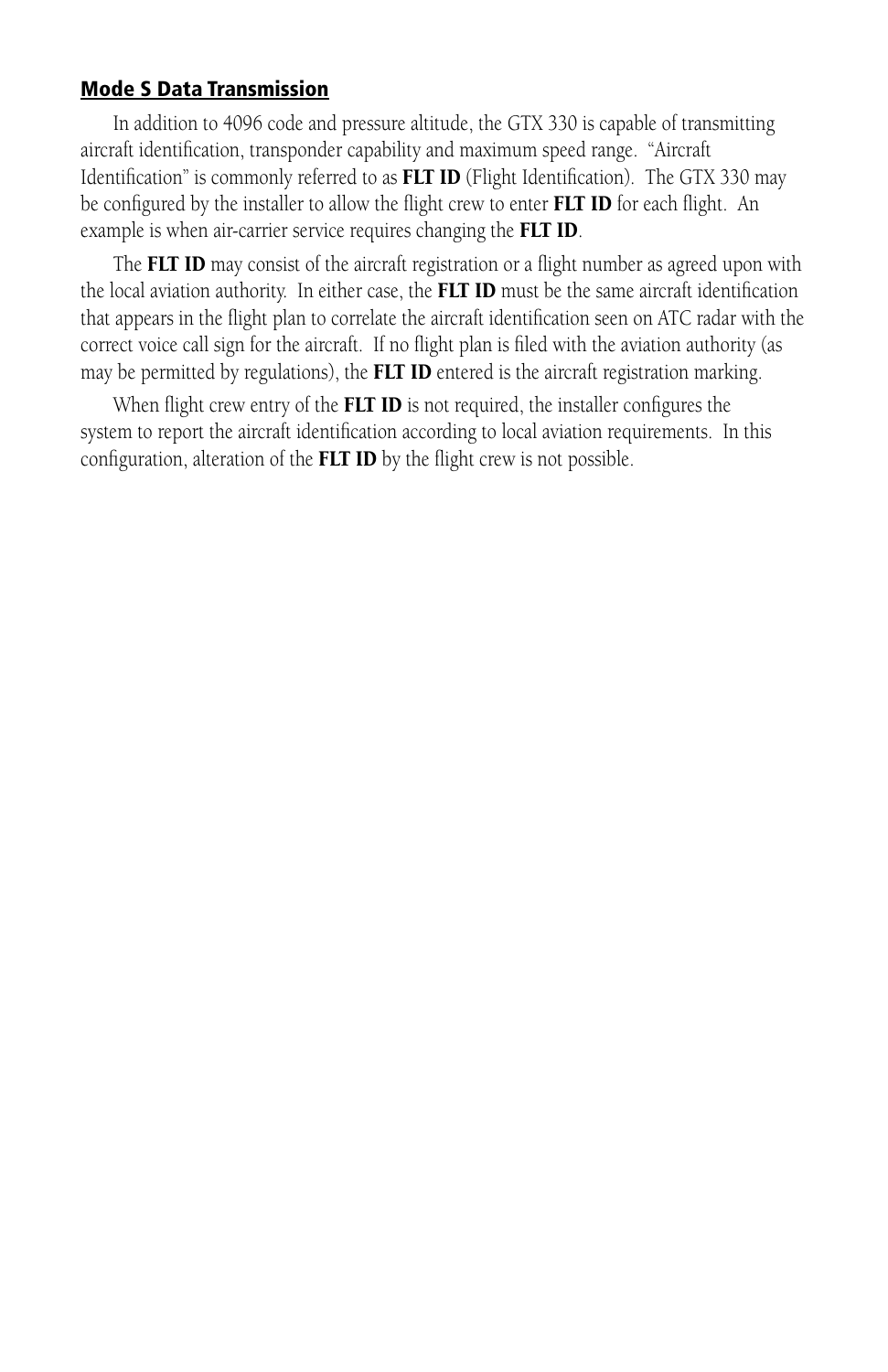#### Entering a Flight ID Number

When configured for **FLT ID PWR-UP ENTRY** at installation, the flight crew must enter the Flight ID before the GTX 330 will operate. After the flight crew enters the correct Flight ID, the aircraft identification that is transmitted in response to ATC radar interrogations is properly correlated with the associated call sign for voice communication with the aircraft.

If the FLT ID PWR-UP ENTRY is required but does not appear at power up, contact a Garmin authorized service center for GTX 330 configuration.

No space is needed when entering Flight ID characters. When a Flight ID contains a space, the GTX 330 automatically removes the spaces upon completion of Flight ID entry.

At system power-up the **FLT ID** may appear with no number (as shown) or with the last FLT ID entered. The cursor covers the entire FLT ID field.

If the Flight ID appearing at turn-on is correct, press the **CRSR** key to move the cursor to the "OK?" field. Press  $CRSR$  again to accept the FLT ID. The transponder then begins normal operation.

When no **FLT ID** appears or the **FLT** ID must be changed, press the number keys corresponding to the alphanumeric character entry. For example, to enter the letter "R" press the **5** key four times.



GHT JKL MNO POR з 4

OK?

FLT IDPWR-UP ENTRY

BC DEF GHI JKL MNO PQR ST

Each time an alphanumeric character is entered, press the **CRSR** key to move the cursor to the next blank field. Pressing the CLR key moves the cursor back to the previous character. After the complete FLT ID is entered, press the CRSR key to move the cursor to the "OK?" field. Press **CRSR** again to accept the **FLT ID**.

When FLT ID entry is complete the transponder begins normal operation.

If you make an error entering a **FLT ID**, you can press the **CLR** key to back up to any point, including highlighting the "OK?" field. If an incorrect **FLT ID** is discovered after the unit begins operation, turn the GTX 330 off. Then turn it back on again and reenter the correct FLT ID.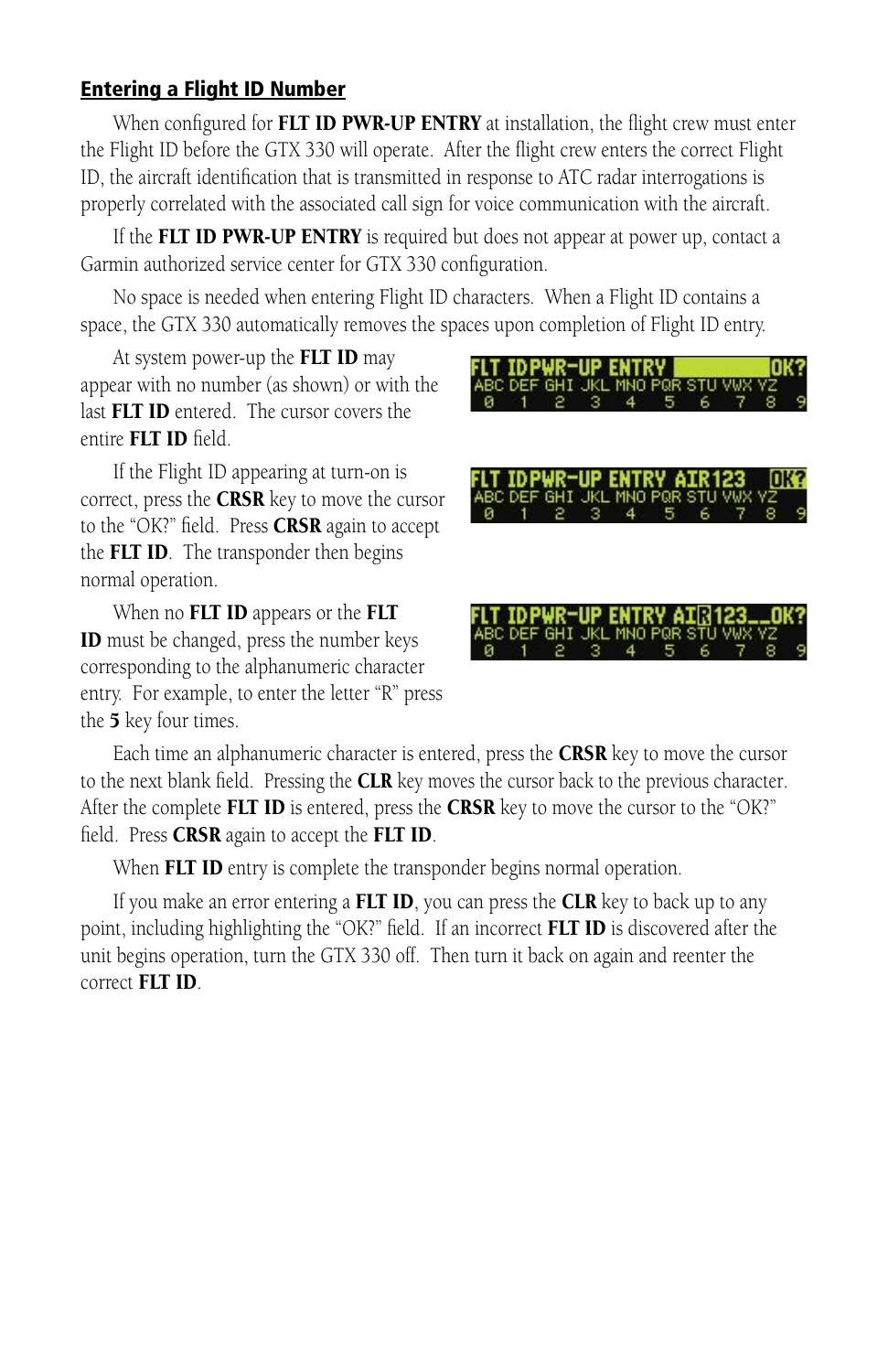#### GTX 330 Mode S Transponder Features

#### Traffic Information Service

The GTX 330 Mode S transponder provides a data link for Traffic Information Service (TIS). TIS is derived through a Mode S transponder data link and viewed on a multifunction display. ATC radar sends a traffic picture within a radius of 55 miles from select sites. The TIS protected area is a cylinder of 7-mile radius, extending 3500' above and 3000' below your aircraft. Refer to the AIM Chapter 1 for more details.

TIS provides a graphic display of traffic information in the cockpit for non-TCAS equipped aircraft. Transponder-equipped aircraft can be displayed within the coverage volume within range of your position on indicators such as a Garmin 430 or 530, GNS 480 and MX20. Aircraft without an operating transponder are invisible to TIS. Refer to 400/500 series, GNS 480 or MX20 pilot literature for details.

# Audio Alerts

(Setting options; male/female voice or tone, and volume level.)

- "Leaving Altitude" Altitude deviation is exceeded.
- "Traffic" TIS traffic alert is received.
- "Traffic Not Available" TIS service is not available or out of range.
- "Timer Expired" for countdown time.